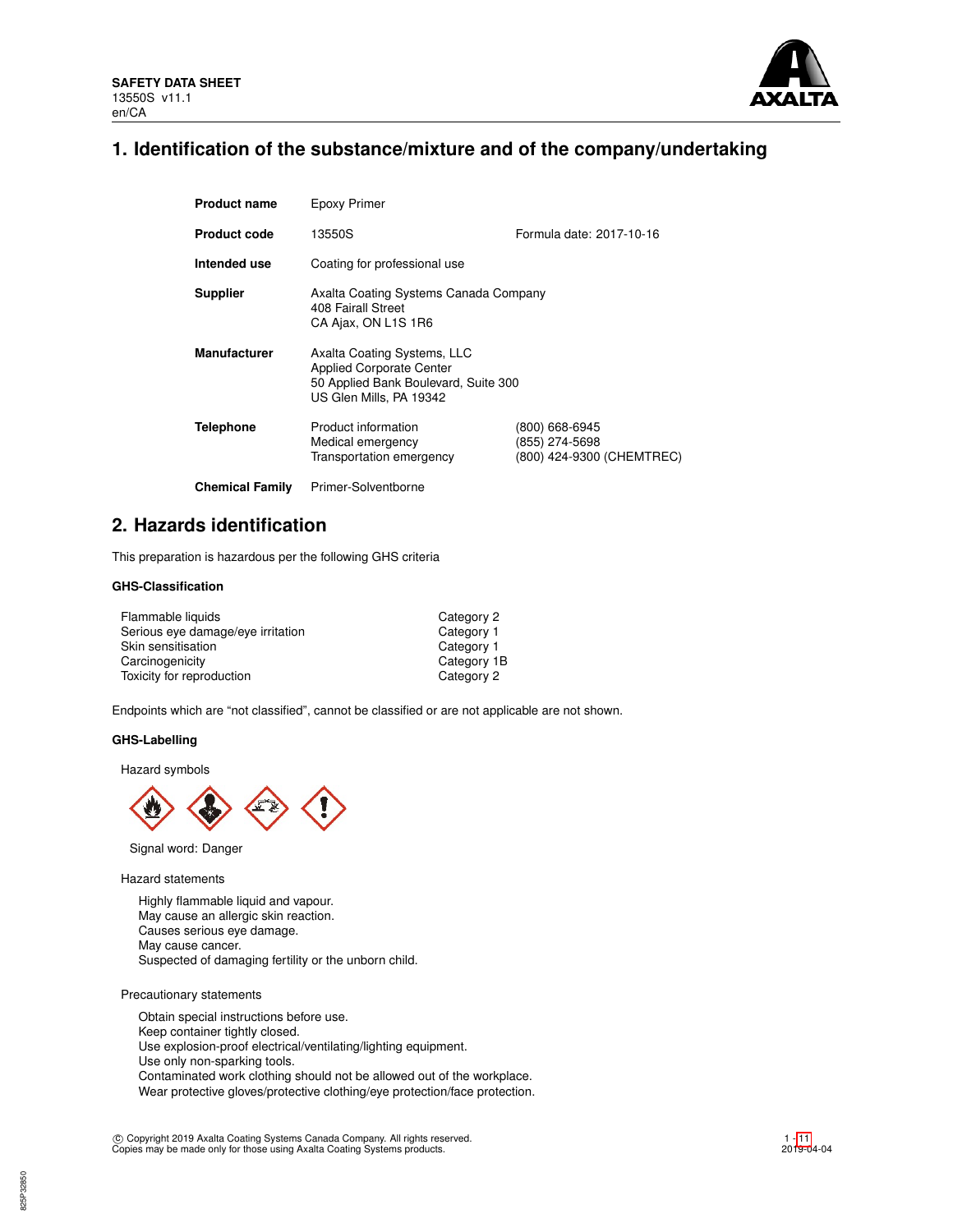

IF ON SKIN: Wash with plenty of soap and water. IF IN EYES: Rinse cautiously with water for several minutes. Remove contact lenses, if present and easy to do. Continue rinsing. IF exposed or concerned: Get medical advice/ attention. Immediately call a POISON CENTER/doctor. Specific treatment (see supplemental first aid instructions on this label). If skin irritation or rash occurs: Get medical advice/ attention. Wash contaminated clothing before reuse. Store in a well-ventilated place. Keep cool. Store locked up. Dispose of contents/container in accordance with local regulations. Keep away from heat, hot surfaces, sparks, open flames and other ignition sources. No smoking. Ground and bond container and receiving equipment. Take action to prevent static discharges. Avoid breathing dust/ fume/ gas/ mist/ vapours/ spray. IF ON SKIN (or hair): Take off immediately all contaminated clothing. Rinse skin with water or shower.

## **Other hazards which do not result in classification**

Intentional misuse by deliberately concentrating and inhaling the contents may be harmful or fatal.

**The following percentage of the mixture consists of ingredient(s) with unknown acute toxicity:** 3.2 %

## **3. Composition/information on ingredients**

Mixture of synthetic resins, pigments, and solvents

#### **Components**

| CAS-No.        | Chemical name              | Concentration |
|----------------|----------------------------|---------------|
| 13463-67-7     | Titanium dioxide           | 11.3%         |
| 7789-06-2      | Strontium chromate         | 6.8%          |
| 13983-17-0     | Wollastonite               | $5 - 10%$     |
| $67 - 64 - 1$  | Acetone                    | $3 - 7%$      |
| 108-83-8       | Diisobutyl ketone          | $3 - 7%$      |
| 98-56-6        | 4-chlorobenzotrifluoride   | $1 - 5%$      |
| 64742-95-6     | Aromatic hydrocarbon       | $1 - 5%$      |
| 26142-30-3     | Epichlorohydrin-polyglycol | $1 - 5%$      |
| 110-43-0       | Methyl amyl ketone         | $1 - 5%$      |
| $71 - 36 - 3$  | N-butyl alcohol            | $1 - 5%$      |
| 7779-90-0      | Zinc phosphate             | $1 - 5%$      |
| $95 - 63 - 6$  | 1,2,4-trimethyl benzene    | $0.5 - 1.5%$  |
| 19549-80-5     | 4,6-dimethyl-2-heptanone   | $0.5 - 1.5%$  |
| $100 - 41 - 4$ | Ethylbenzene               | 0.2%          |
| 69-72-7        | Salicylic acid             | $0.1 - 1.0\%$ |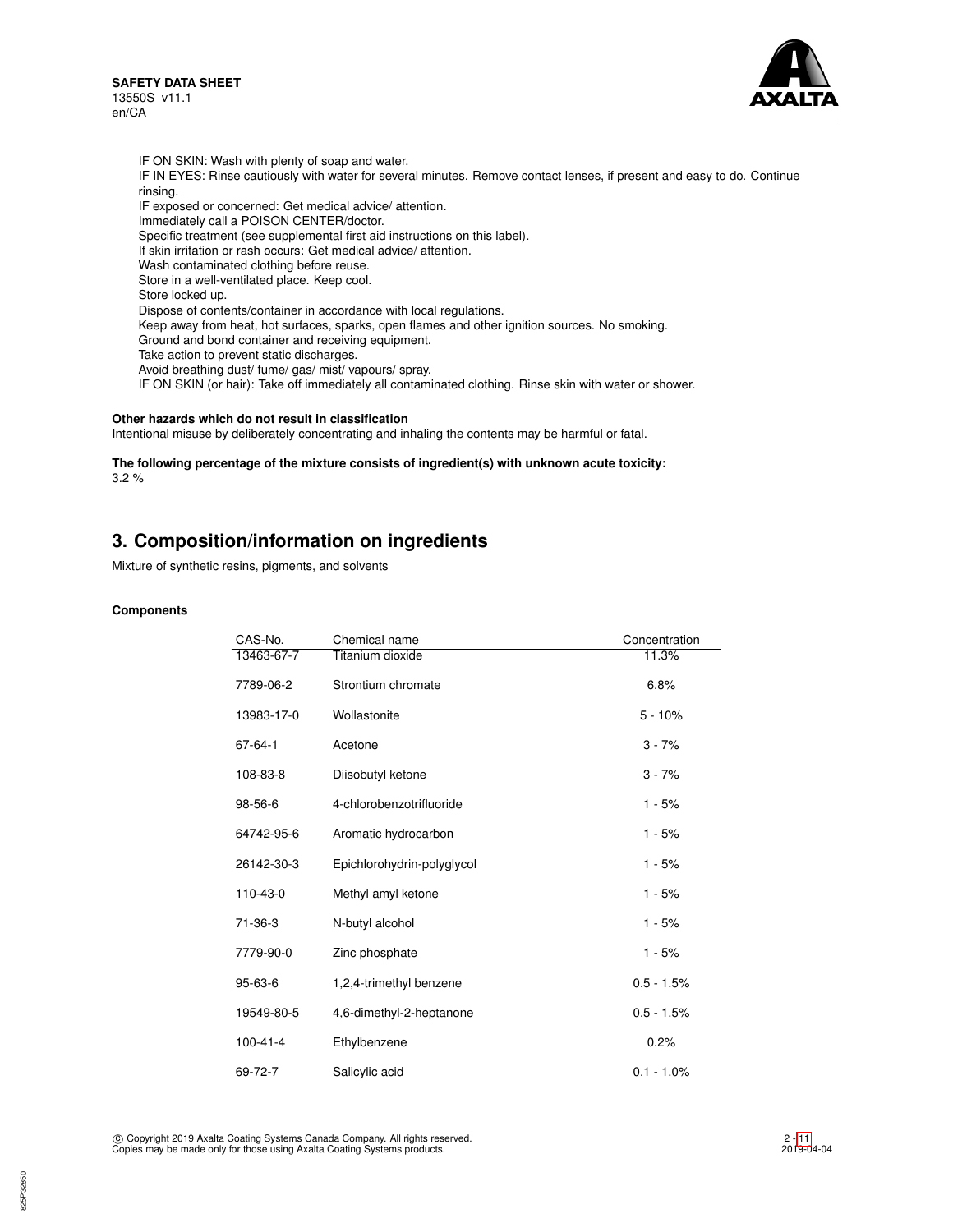

| CAS-No.   | Chemical name | Concentratio  |
|-----------|---------------|---------------|
| 1330-20-7 | Xylene        | $0.1 - 1.0\%$ |

Concentration<br> $0.1 - 1.0\%$ 

Actual concentration ranges withheld as a trade secret. Non-regulated ingredients 40 - 50%

# **4. First aid measures**

### **Eye contact**

Remove contact lenses. Irrigate copiously with clean, fresh water for at least 15 minutes, holding the eyelids apart. Seek medical advice.

#### **Skin contact**

Do NOT use solvents or thinners. Take off all contaminated clothing immediately. Wash skin thoroughly with soap and water or use recognized skin cleanser. If skin irritation persists, call a physician.

#### **Inhalation**

Avoid inhalation of vapour or mist. Move to fresh air in case of accidental inhalation of vapours. If breathing is irregular or stopped, administer artificial respiration. If unconscious place in recovery position and seek medical advice. If symptoms persist, call a physician.

#### **Ingestion**

If swallowed, seek medical advice immediately and show this safety data sheet (SDS) or product label. Do NOT induce vomiting. Keep at rest.

#### **Most Important Symptoms/effects, acute and delayed**

#### **Inhalation**

May cause nose and throat irritation. May cause nervous system depression characterized by the following progressive steps: headache, dizziness, nausea, staggering gait, confusion, unconsciousness. Reports have associated repeated and prolonged overexposure to solvents with permanent brain and nervous system damage.

## **Ingestion**

May result in gastrointestinal distress.

#### **Skin or eye contact**

May cause irritation or burning of the eyes. Repeated or prolonged liquid contact may cause skin irritation with discomfort and dermatitis.

## **Indication of Immediate medical attention and special treatment needed if necessary**

No data available on the product. See section 3 and 11 for hazardous ingredients found in the product.

## **5. Firefighting measures**

#### **Suitable extinguishing media**

Universal aqueous film-forming foam, Carbon dioxide (CO2), Dry chemical

## **Extinguishing media which shall not be used for safety reasons**

High volume water jet

## **Hazardous combustion products**

CO, CO2, smoke, and oxides of any heavy metals that are reported in "Composition, Information on Ingredients" section.

#### **Fire and Explosion Hazards**

Flammable liquid. Vapor/air mixture will burn when an ignition source is present.

## **Special Protective Equipment and Fire Fighting Procedures**

 c Copyright 2019 Axalta Coating Systems Canada Company. All rights reserved. Copies may be made only for those using Axalta Coating Systems products.

3 - [11](#page-10-0) 2019-04-04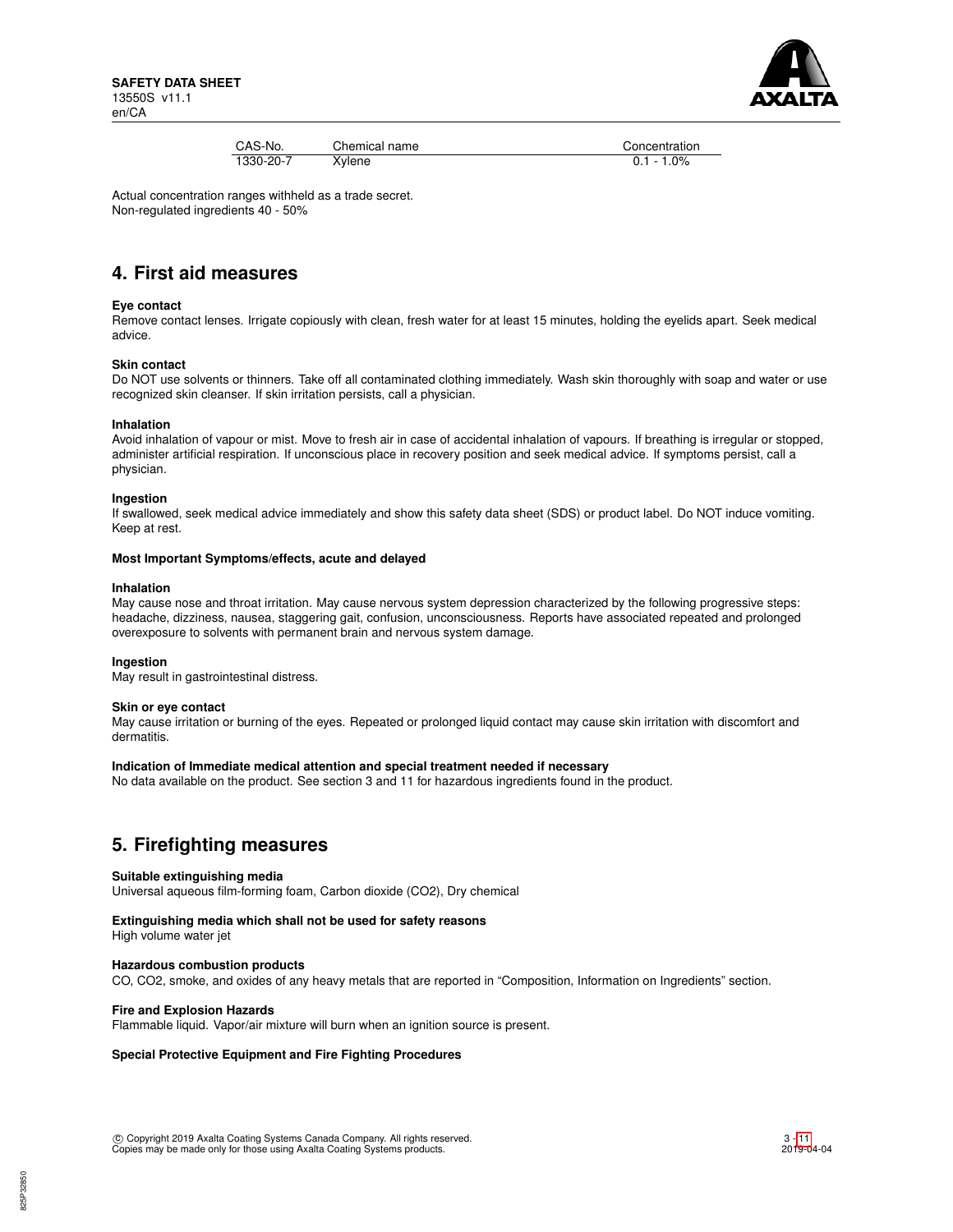

Full protective flameproof clothing should be worn as appropriate. Wear self-contained breathing apparatus for firefighting if necessary. In the event of fire, cool tanks with water spray. Do not allow run-off from fire fighting to enter public sewer systems or public waterways.

## **6. Accidental release measures**

#### **Procedures for cleaning up spills or leaks**

Ventilate area. Remove sources of ignition. Prevent skin and eye contact and breathing of vapor. Wear a properly fitted air-purifying respirator with organic vapor cartridges (NIOSH approved TC-23C), eye protection, gloves and protective clothing. Confine, remove with inert absorbent, and dispose of properly.

#### **Environmental precautions**

Do not let product enter drains. Notify the respective authorities in accordance with local law in the case of contamination of rivers, lakes or waste water systems.

# **7. Handling and storage**

#### **Precautions for safe handling**

Observe label precautions. Keep away from heat, sparks, flame, static discharge and other sources of ignition. VAPORS MAY CAUSE FLASH FIRE. Close container after each use. Ground containers when pouring. Do not transfer contents to bottles or unlabeled containers. Wash thoroughly after handling and before eating or smoking. Do not store above 49 °C (120 °F). If material is a coating: do not sand, flame cut, braze or weld dry coating without a NIOSH approved air purifying respirator with particulate filters or appropriate ventilation , and gloves. Combustible dust clouds may be created where operations produce fine material (dust). Avoid formation of significant deposits of material as they may become airborne and form combustible dust clouds. Build up of fine material should be cleaned using gentle sweeping or vacuuming in accordance with best practices. Cleaning methods (e.g. compressed air) which can generate potentially combustible dust clouds should not be used. During baking at temperatures above 400℃, small amounts of hydrogen fluoride can be evolved; these amounts increase as temperatures increase. Hydrogen fluoride vapours are very toxic and cause skin and eye irritation. Above 430℃ an explosive reaction may occur if finely divided fluorocarbon comes into contact with metal powder (aluminium or magnesium). Operations such as grinding, buffing or grit blasting may generate such mixtures. Avoid any dust buildup with fluorocarbons and metal mixtures.

## **Advice on protection against fire and explosion**

Solvent vapours are heavier than air and may spread along floors. Vapors may form explosive mixtures with air and will burn when an ignition source is present. Always keep in containers of same material as the original one. Never use pressure to empty container: container is not a pressure vessel. The accumulation of contaminated rags may result in spontaneous combustion. Good housekeeping standards and regular safe removal of waste materials will minimize the risks of spontaneous combustion and other fire hazards.

#### **Storage**

#### **Requirements for storage areas and containers**

Observe label precautions. Store in a dry, well ventilated place away from sources of heat, ignition and direct sunlight. No smoking. Prevent unauthorized access. Containers which are opened must be carefully resealed and kept upright to prevent leakage.

#### **Advice on common storage**

Store separately from oxidizing agents and strongly alkaline and strongly acidic materials.

# **8. Exposure controls/personal protection**

## **Engineering controls and work practices**

Provide adequate ventilation.This should be achieved by a good general extraction and -if practically feasible- by the use of a local exhaust ventilation.If these are not sufficient to maintain concentrations of particulates and solvent vapour below the OEL, suitable respiratory protection must be worn.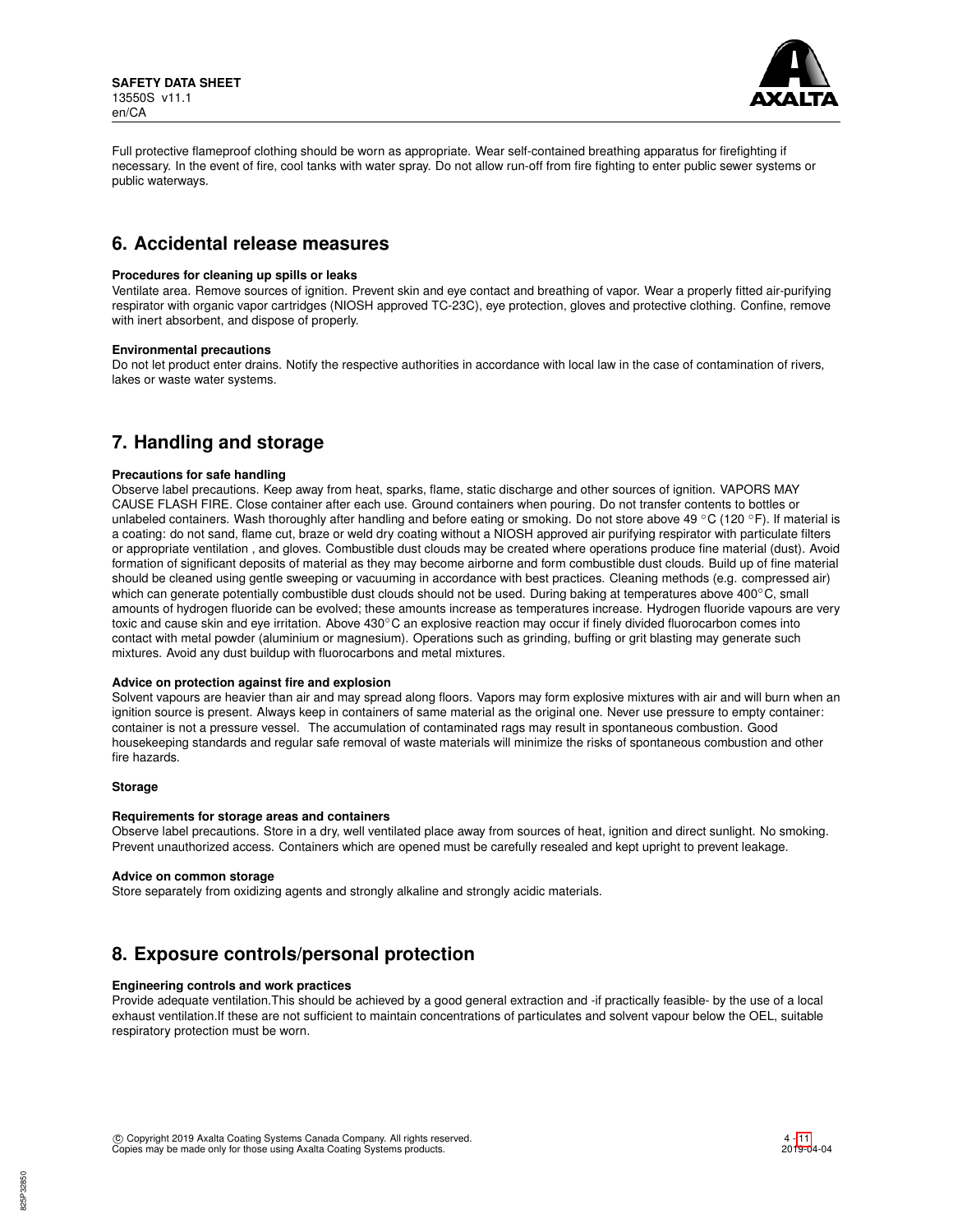

#### **National occupational exposure limits**

| CAS-No.        | Chemical name           | Source Time                             | Type                                    | Value                                | <b>Note</b>                             |
|----------------|-------------------------|-----------------------------------------|-----------------------------------------|--------------------------------------|-----------------------------------------|
| 13463-67-7     | Titanium dioxide        | OSHA 8 hr                               | <b>TWA</b>                              | $15 \,\mathrm{mg/m}$                 | <b>Total Dust</b>                       |
| 7789-06-2      | Strontium chromate      | ACGIH 8 hr<br>OSHA 8 hr                 | <b>TWA</b><br><b>TWA</b>                | $0.5 \text{ uq/m}3$<br>$5 \mu g/m3$  | Cr(VI)<br>Cr(VI)                        |
| 67-64-1        | Acetone                 | ACGIH 15 min<br>ACGIH 8 hr<br>OSHA 8 hr | <b>STEL</b><br><b>TWA</b><br><b>TWA</b> | 750 ppm<br>500 ppm<br>1,000 ppm      |                                         |
| 108-83-8       | Diisobutyl ketone       | ACGIH 8 hr<br>OSHA 8 hr                 | <b>TWA</b><br><b>TWA</b>                | 25 ppm<br>50 ppm                     |                                         |
| 110-43-0       | Methyl amyl ketone      | ACGIH 8 hr<br>OSHA 8 hr                 | <b>TWA</b><br><b>TWA</b>                | 50 ppm<br>$100$ ppm                  |                                         |
| 71-36-3        | N-butyl alcohol         | ACGIH 8 hr<br>OSHA 8 hr                 | <b>TWA</b><br><b>TWA</b>                | 20 ppm<br>$100$ ppm                  |                                         |
| 7779-90-0      | Zinc phosphate          | OSHA 8 hr                               | <b>TWA</b>                              | $5 \,\mathrm{mg/m}$                  | Respirable<br>Dust                      |
| 95-63-6        | 1,2,4-trimethyl benzene | ACGIH 8 hr<br>OSHA 8 hr                 | <b>TWA</b><br><b>TWA</b>                | 25 ppm<br>25 ppm                     |                                         |
| $100 - 41 - 4$ | Ethylbenzene            | ACGIH 8 hr<br>OSHA 8 hr                 | <b>TWA</b><br><b>TWA</b>                | 20 ppm<br>$100$ ppm                  |                                         |
| 69-72-7        | Salicylic acid          | OSHA 8 hr<br>OSHA 8 hr                  | <b>TWA</b><br><b>TWA</b>                | $15$ mg/m $3$<br>$5 \,\mathrm{mg/m}$ | <b>Total Dust</b><br>Respirable<br>Dust |
| 1330-20-7      | Xylene                  | ACGIH 15 min<br>ACGIH 8 hr<br>OSHA 8 hr | <b>STEL</b><br><b>TWA</b><br><b>TWA</b> | $150$ ppm<br>$100$ ppm<br>$100$ ppm  |                                         |

#### **Glossary**

CEIL Ceiling exposure limit

STEL Short term exposure limit

TWA Time weighted average

TWAE Time-Weighted Average

## **Protective equipment**

Personal protective equipment should be worn to prevent contact with eyes, skin or clothing.

## **Respiratory protection**

Do not breathe vapors or mists. Wear a properly fitted air-purifying respirator with organic vapor cartridges (NIOSH approved TC-23C) and particulate filter (NIOSH TC-84A) during application and until all vapors and spray mists are exhausted. In confined spaces, or in situations where continuous spray operations are typical, or if proper air-purifying respirator fit is not possible, wear a positive pressure, supplied-air respirator (NIOSH TC-19C). In all cases, follow respirator manufacturer's directions for respirator use. Do not permit anyone without protection in the painting area.

## **Eye protection**

Desirable in all industrial situations. Goggles are preferred to prevent eye irritation. If safety glasses are substituted, include splash guard or side shields.

## **Skin and body protection**

Neoprene gloves and coveralls are recommended.

#### **Hygiene measures**

c Copyright 2019 Axalta Coating Systems Canada Company. All rights reserved. Copies may be made only for those using Axalta Coating Systems products.

825P32850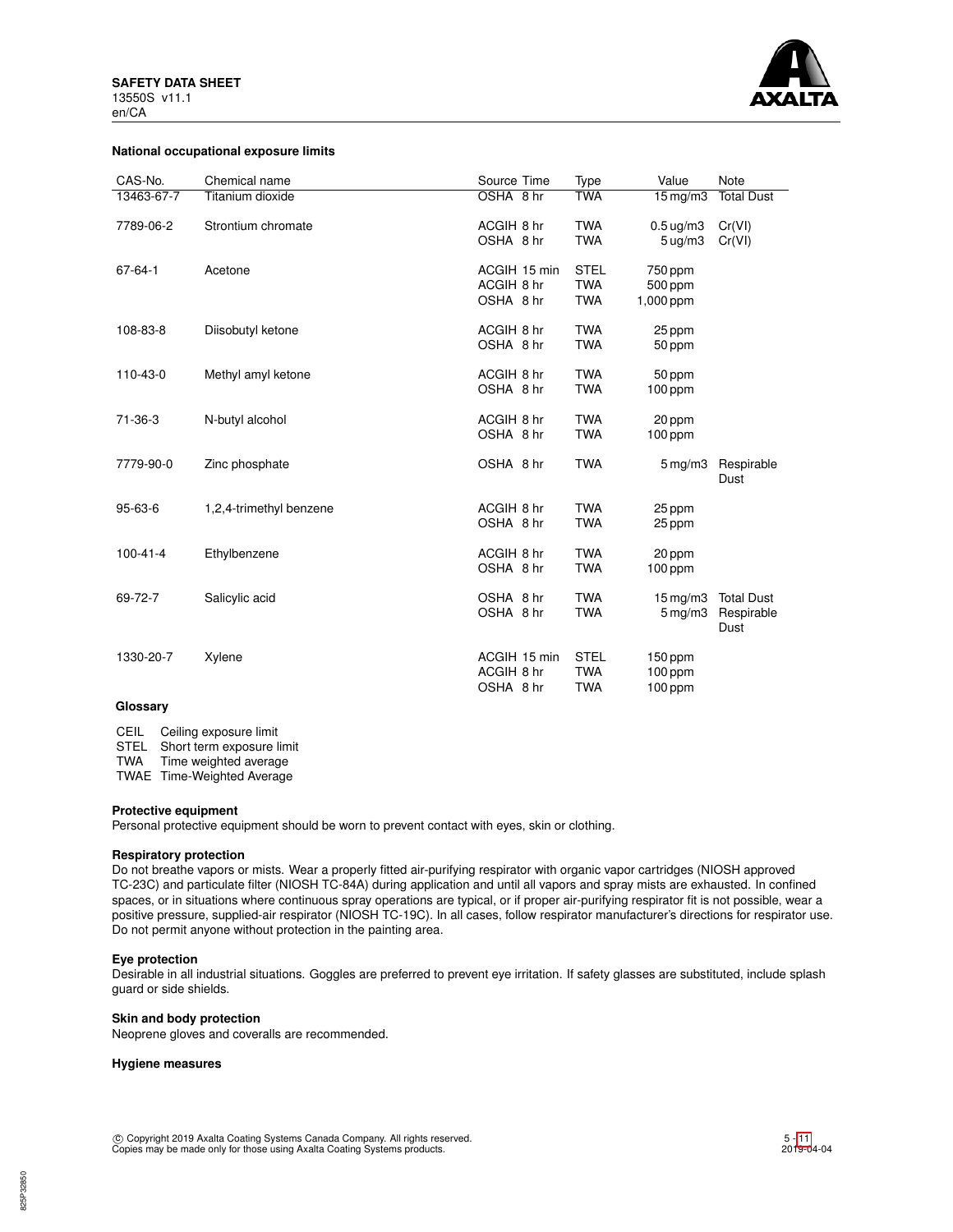

Wash skin thoroughly with soap and water or use recognized skin cleanser. Do NOT use solvents or thinners.

**Environmental exposure controls** Do not let product enter drains.

# **9. Physical and chemical properties**

## **Appearance**

**Form:** liquid **Colour:** green

| Flash point                                    | $3^{\circ}$ C             |               |
|------------------------------------------------|---------------------------|---------------|
| Lower Explosive Limit                          | 0.8%                      |               |
| Upper Explosive Limit                          | 12.8%                     |               |
| Evaporation rate                               | Slower than Ether         |               |
| Vapor pressure of principal solvent            | 16.3 hPa                  |               |
| Solubility of Solvent In Water                 | moderate                  |               |
| Vapor density of principal solvent $(Air = 1)$ | 4.9                       |               |
| Approx. Boiling Range                          | $56^{\circ}$ C            |               |
| Approx. Freezing Range                         | $-95 - 1843 °C$           |               |
| Gallon Weight (lbs/gal)                        | 12.48                     |               |
| Specific Gravity                               | 1.49                      |               |
| Percent Volatile By Volume                     | 45.79%                    |               |
| Percent Volatile By Weight                     | 25.91%                    |               |
| Percent Solids By Volume                       | 54.21%                    |               |
| Percent Solids By Weight                       | 74.09%                    |               |
| pH (waterborne systems only)                   | Not applicable            |               |
| Partition coefficient: n-octanol/water         | No data available         |               |
| Ignition temperature                           | $340\,^{\circ}\mathrm{C}$ | DIN 51794     |
| Decomposition temperature                      | Not applicable.           |               |
| Viscosity (23 $^{\circ}{\rm C}$ )              | Not applicable.           | ISO 2431-1993 |
|                                                |                           |               |

# **10. Stability and reactivity**

#### **Stability**

Stable

## **Conditions to avoid**

Stable under recommended storage and handling conditions (see section 7).

#### **Materials to avoid**

None reasonably foreseeable.

#### **Hazardous decomposition products**

In the event of fire Carbon monoxide, fluorinated hydrocarbons, hydrogen fluoride, nitrogen oxides may be formed.

## **Hazardous Polymerization**

Will not occur.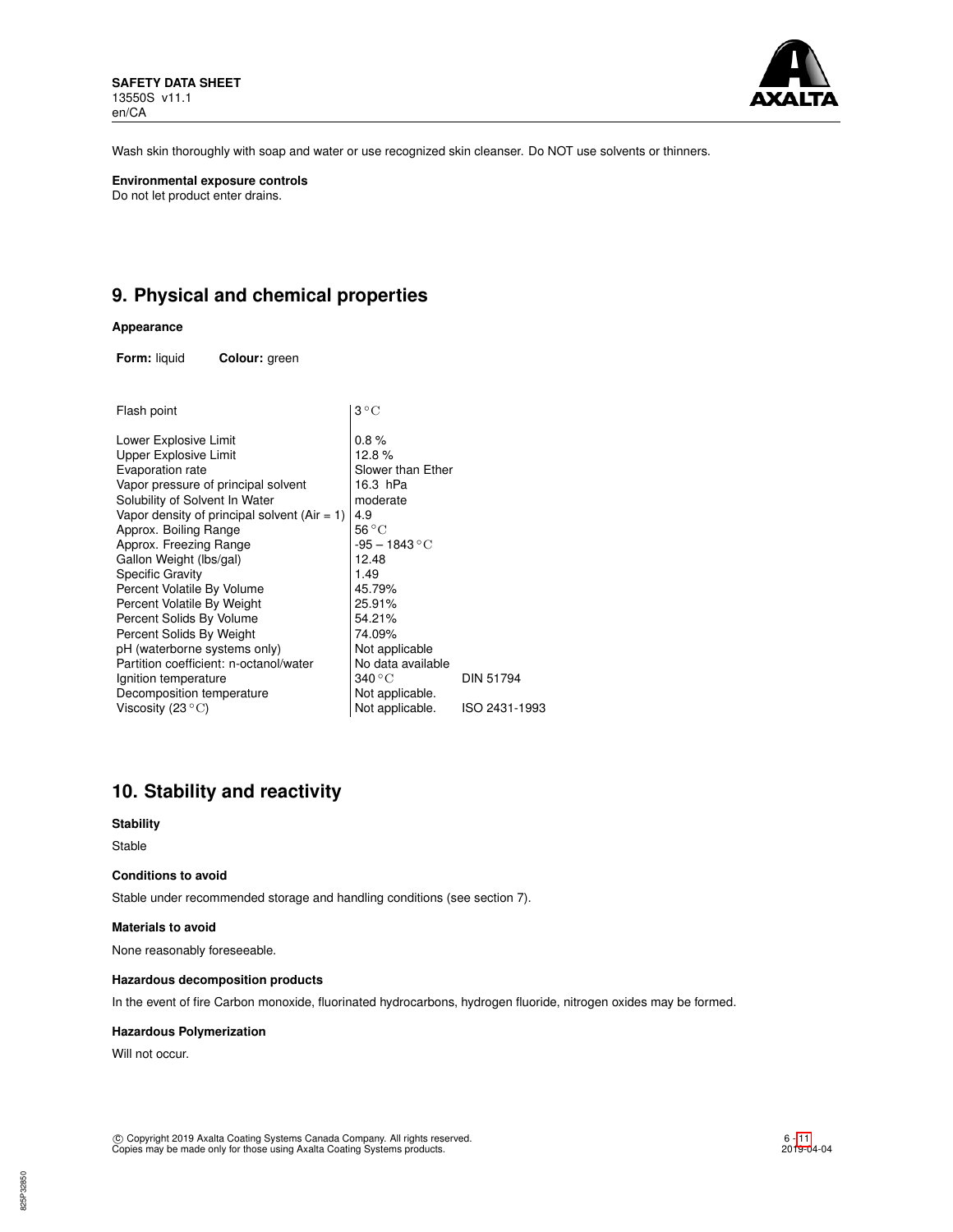

## **Sensitivity to Static Discharge**

Solvent vapors in air may explode if static grounding and bonding is not used during transfer of this product.

## **Sensitivity to Mechanical Impact**

None known.

# **11. Toxicological information**

#### **Information on likely routes of exposure**

#### **Inhalation**

May cause nose and throat irritation. May cause nervous system depression characterized by the following progressive steps: headache, dizziness, nausea, staggering gait, confusion, unconsciousness. Reports have associated repeated and prolonged overexposure to solvents with permanent brain and nervous system damage. The thermal decomposition vapours of fluorinated polymers may cause polymer fume fever with flu-like symptoms in humans, especially when smoking contaminated tobacco.

#### **Ingestion**

May result in gastrointestinal distress.

#### **Skin or eye contact**

May cause irritation or burning of the eyes. Repeated or prolonged liquid contact may cause skin irritation with discomfort and dermatitis.

**Delayed and immediate effects and also chronic effects from short and long term exposure:**

#### **Acute oral toxicity** Not classified according to GHS criteria

#### **Acute dermal toxicity** not hazardous

#### **Acute inhalation toxicity** not hazardous

% of unknown composition: 3.2 %

#### **Skin corrosion/irritation**

Not classified according to GHS criteria

### **Serious eye damage/eye irritation**

| Wollastonite             | Category 2B |
|--------------------------|-------------|
| Acetone                  | Category 2A |
| 4-chlorobenzotrifluoride | Category 2A |
| N-butyl alcohol          | Category 1  |
| 1,2,4-trimethyl benzene  | Category 2A |
| Salicylic acid           | Category 1  |
| Xylene                   | Category 2A |

#### **Respiratory sensitisation**

Not classified according to GHS criteria

## **Skin sensitisation**

Epichlorohydrin-polyglycol Category 1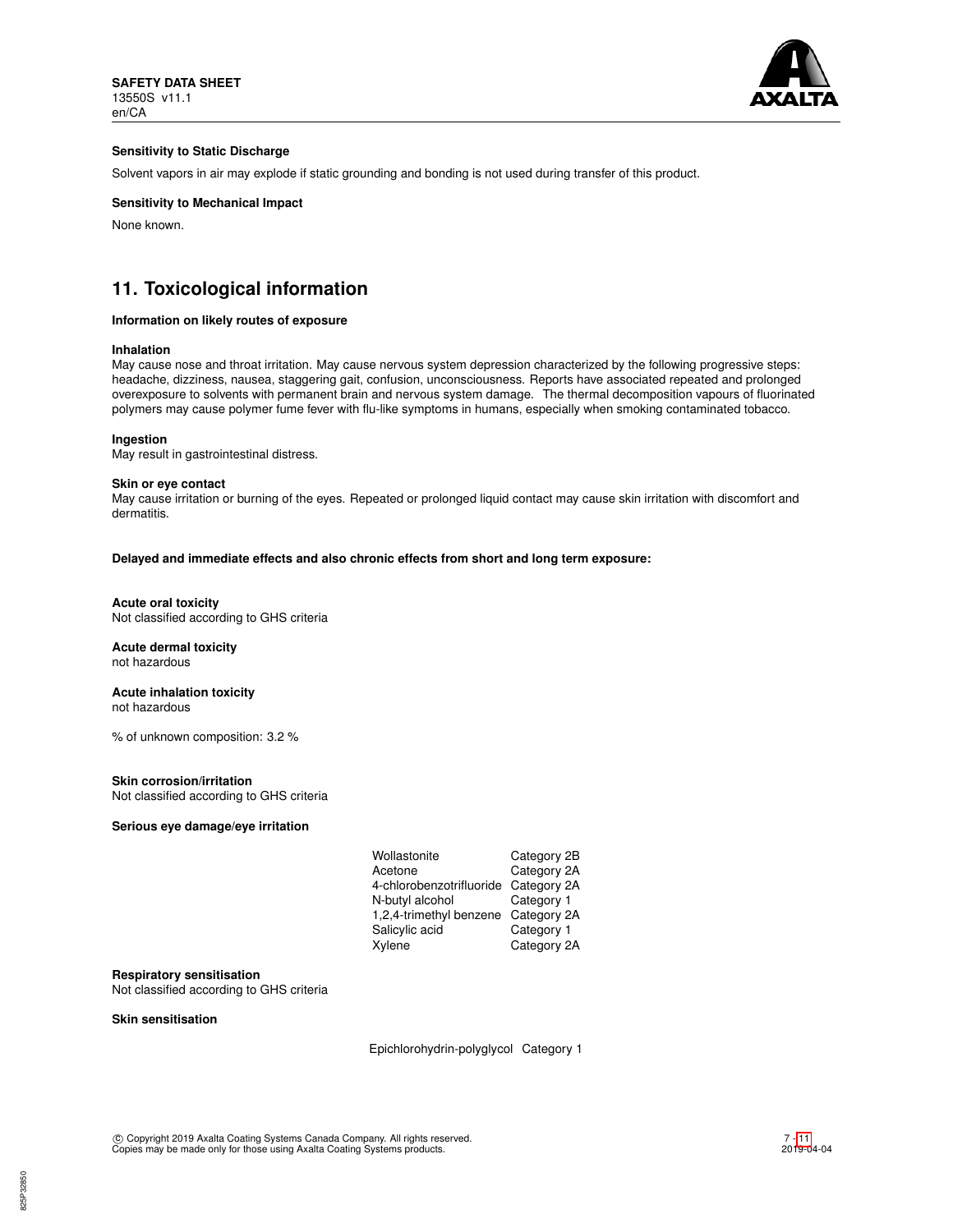

## **Germ cell mutagenicity** Not classified according to GHS criteria

#### **Carcinogenicity**

| Titanium dioxide               | Category 2 |
|--------------------------------|------------|
| Strontium chromate Category 1B |            |
| Ethylbenzene                   | Category 2 |

#### **Toxicity for reproduction**

Salicylic acid Category 2

**Target Organ Systemic Toxicant - Single exposure** Not classified according to GHS criteria

**Target Organ Systemic Toxicant - Repeated exposure**

Not classified according to GHS criteria

#### **Aspiration toxicity**

Not classified according to GHS criteria

**Numerical measures of toxicity (acute toxicity estimation (ATE),etc. )** No information available.

### **Symptoms related to the physical, chemical and toxicological characteristics**

Exposure to component solvents vapours concentration in excess of the stated occupational exposure limit may result in adverse health effect such as mucous membrane and respiratory system irritation and adverse effect on kidney, liver and central nervous system. Symptoms and signs include headache, dizziness, fatigue, muscular weakness, drowsiness and in extreme cases, loss of consciousness. Through skin resorbtion, solvents can cause some of the effects described here. Repeated or prolonged contact with the preparation may cause removal of natural fat from the skin resulting in non-allergic contact dermatitis and absorption through the skin. The liquid splashed in the eyes may cause irritation and reversible damage. Based on the properties of the epoxy constituent(s) and considering toxicological data on similar preparations, this preparation may be a skin sensitiser and an irritant. Low molecular epoxy constituents are irritating to eyes, mucous membranes and skin. Repeated skin contact may lead to irritation and to sensitization, possibly with cross-sensitization to other epoxies. Avoid skin and eye contact. Avoid inhalation of vapour or mist.

## **12. Ecological information**

There are no data available on the product itself. The product should not be allowed to enter drains or watercourses.

## **13. Disposal considerations**

#### **Provincial Waste Classification**

Check appropriate provincial and local waste disposal regulations for proper classifications.

### **Waste Disposal Method**

Do not allow material to contaminate ground water systems. Incinerate or otherwise dispose of waste material in accordance with Federal, State, Provincial, and local requirements. Do not incinerate in closed containers.

# **14. Transport information**

**International transport regulations**

**IMDG (Sea transport)** UN number: 1263<br>Proper shipping name: PAINT Proper shipping name: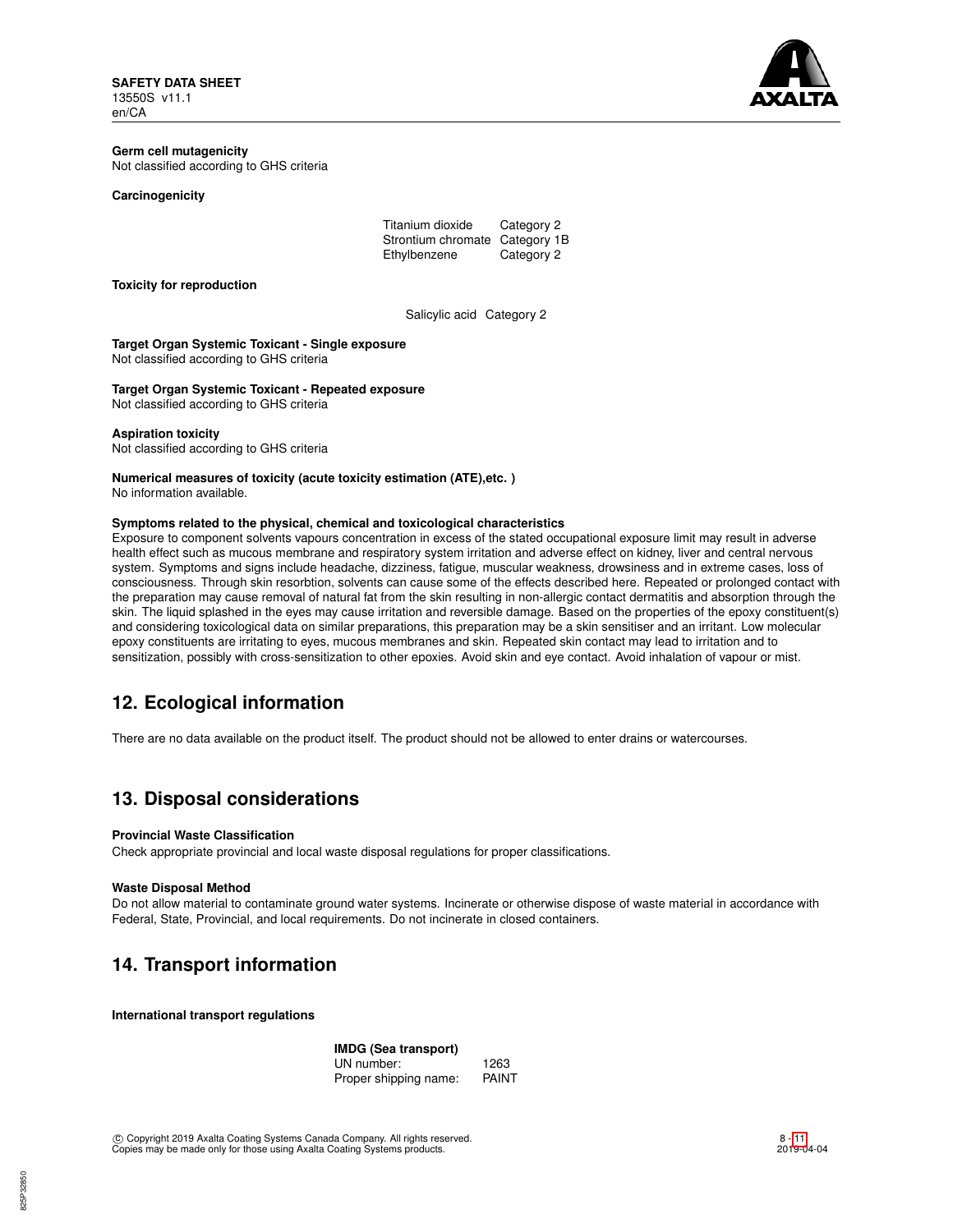

| Hazard Class:                                                           | 3                        |
|-------------------------------------------------------------------------|--------------------------|
| Subsidiary Hazard Class:                                                | Not applicable.          |
| Packing group:                                                          | Ш                        |
| Marine Pollutant:                                                       | yes [strontium chromate] |
| <b>ICAO/IATA (Air transport)</b><br>UN number:<br>Proper shipping name: | 1263<br>PAINT            |
| Hazard Class:                                                           | З                        |
| Subsidiary Hazard Class:                                                | Not applicable.          |
| Packing group:                                                          | н                        |
| TDG<br>UN number:<br>Proper shipping name:                              | 1263<br>PAINT            |
| Hazard Class:                                                           | 3                        |
| Subsidiary Hazard Class:                                                | Not applicable.          |
| Packing group:                                                          | Ш                        |

## **Matters needing attention for transportation**

Confirm that there is no breakage, corrosion, or leakage from the container before shipping. Be sure to prevent damage to cargo by loading so as to avoid falling, dropping, or collapse. Ship in appropriate containers with denotation of the content in accordance with the relevant statutes and rules.

# **15. Regulatory information**

## **TSCA Status**

In compliance with TSCA Inventory requirements for commercial purposes.

### **DSL Status**

Product is not DSL listed because one or more ingredients are not on the DSL inventory.

## **Photochemical Reactivity**

Photochemically reactive

#### **Regulatory information**

|                  |                                       |     | <b>EPCRA</b><br>CERCLA |                |                  | CAA |           |            |
|------------------|---------------------------------------|-----|------------------------|----------------|------------------|-----|-----------|------------|
|                  | CAS # Ingredient                      | 302 | TPQ                    | RQ.            | 311/312          | 313 | RQ(lbs)   | <b>HAP</b> |
|                  | 13463-67-7 Titanium dioxide           | N   | NR                     | ΝR             | A                | N   | ΝR        | N          |
|                  | 7789-06-2 Strontium chromate          | N   | ΝR                     | ΝR             | C                | Υ   | 10        | Υ          |
|                  | 13983-17-0 Wollastonite               | N   | <b>NR</b>              | NR.            | A, C, F, N, P, R | N   | ΝR        | N          |
| 67-64-1          | Acetone                               | N   | <b>NR</b>              | <b>NR</b>      | A.C.F            | N   | 5.000     | N          |
|                  | 108-83-8 Diisobutyl ketone            | N   | <b>NR</b>              | <b>NR</b>      | C.F              | N   | ΝR        | N          |
|                  | 98-56-6 4-chlorobenzotrifluoride      | N   | <b>NR</b>              | <b>NR</b>      | C.F.P            | N   | ΝR        | N          |
|                  | 64742-95-6 Aromatic hydrocarbon       | N   | <b>NR</b>              | NR.            | A,C,F            | N   | ΝR        | N          |
|                  | 26142-30-3 Epichlorohydrin-polyglycol | N   | <b>NR</b>              | NR.            | <b>NA</b>        | N   | <b>NR</b> | N          |
|                  | 110-43-0 Methyl amyl ketone           | N   | N <sub>R</sub>         | N <sub>R</sub> | A,C,F            | N   | ΝR        | N          |
|                  | 71-36-3 N-butyl alcohol               | N   | NR.                    | <b>NR</b>      | A.C.F            | Υ   | 5,000     | N          |
|                  | 7779-90-0 Zinc phosphate              | N   | <b>NR</b>              | NR.            | A, C, F, N, P, R | Υ   | ΝR        | N          |
|                  | 95-63-6 1,2,4-trimethyl benzene       | N   | <b>NR</b>              | <b>NR</b>      | A.C              | Υ   | ΝR        | N          |
|                  | 19549-80-5 4,6-dimethyl-2-heptanone   | N   | ΝR                     | <b>NR</b>      | NA.              | N   | ΝR        | N          |
|                  | 100-41-4 Ethylbenzene                 | N   | <b>NR</b>              | <b>NR</b>      | A,C,F            | Υ   | 1.000     | Y          |
|                  | 69-72-7 Salicylic acid                | N   | <b>NR</b>              | <b>NR</b>      | A, C, F, N, P, R | N   | ΝR        | N          |
| 1330-20-7 Xylene |                                       | N   | <b>NR</b>              | <b>NR</b>      | A.C.F            | Υ   | 100       | Υ          |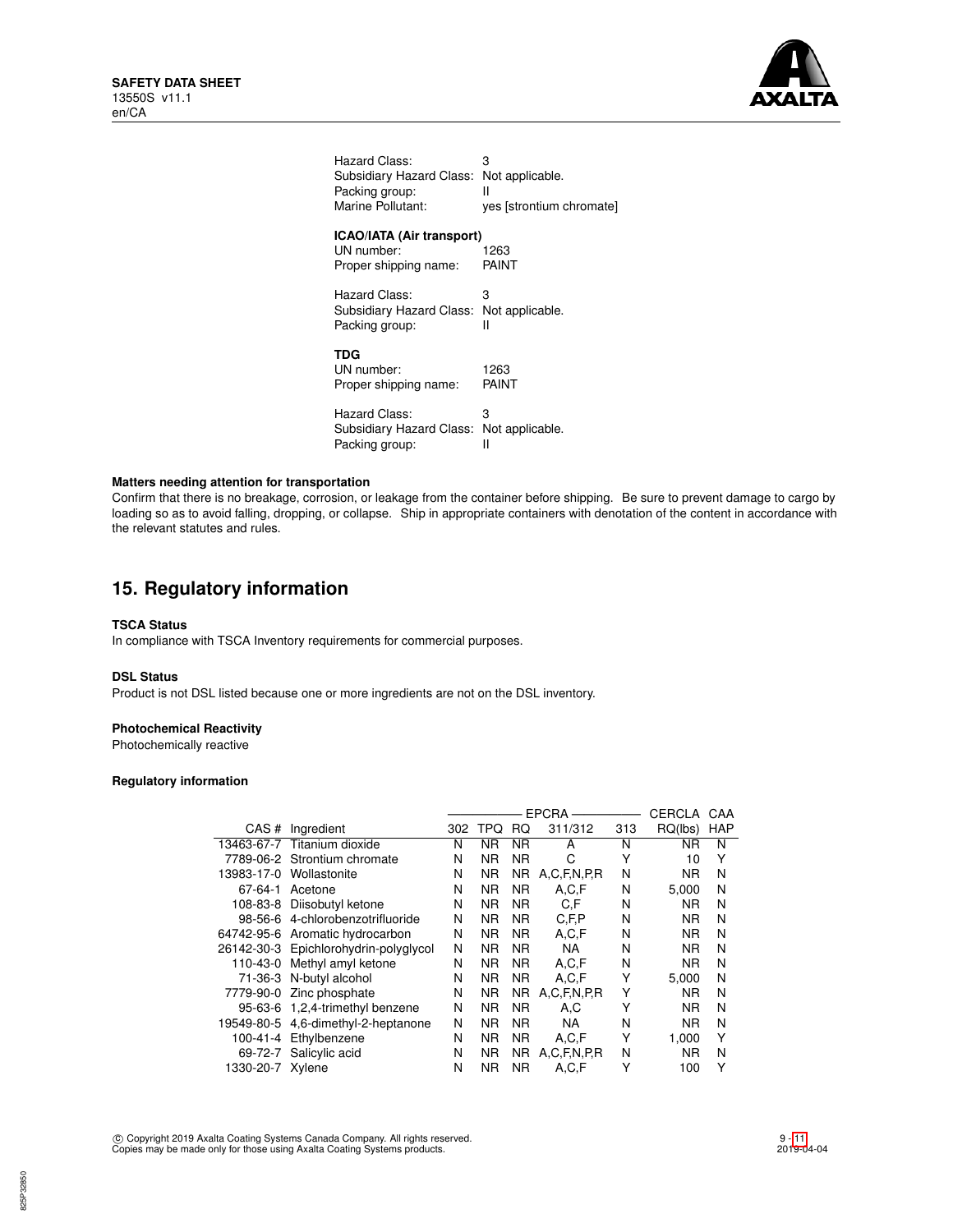

## **Key:**

| <b>EPCRA</b>                                     | Emergency Planning and Community Right-to-know Act (aka Title III, SARA)                                                                                                                                                                       |                  |  |
|--------------------------------------------------|------------------------------------------------------------------------------------------------------------------------------------------------------------------------------------------------------------------------------------------------|------------------|--|
| 302                                              | Extremely hazardous substances                                                                                                                                                                                                                 |                  |  |
|                                                  | $311/312$ Categories $F =$ Fire Hazard<br>$R =$ Reactivity Hazard $C =$ Chronic Hazard<br>$P =$ Pressure Related Hazard                                                                                                                        | A = Acute Hazard |  |
| 313 Information                                  | Section 313 Supplier Notification - The chemicals listed above with<br>a 'Y' in the 313 column are subject to reporting requirements of<br>Section 313 of the Emergency Planning and Community<br>Right-to-Know act of 1986 and of 40 CFR 372. |                  |  |
| CERCLA<br><b>HAP</b><br>TPQ<br>RQ.<br>NA.<br>NR. | Comprehensive Emergency Response, Compensation and Liability Act of 1980.<br>Listed as a Clean Air Act Hazardous Air Pollutant.<br>Threshold Planning Quantity.<br><b>Reportable Quantity</b><br>not available<br>not regulated                |                  |  |

## **16. Other information**

HMIS rating H: 3 F: 3 R: 1

Glossary of Terms:

ACGIH | American Conference of Governmental Industrial Hygienists.

- IARC | International Agency for Research on Cancer.<br>
NTP | National Toxicology Program.
- NTP National Toxicology Program.<br>OEL Cocupational Exposure Limit
- Occupational Exposure Limit
- OSHA | Occupational Safety and Health Administration.<br>STEL | Short term exposure limit
- STEL Short term exposure limit<br>TWA Time-weighted average.
- Time-weighted average.
- PNOR | Particles not otherwise regulated.

PNOC | Particles not otherwise classified.

NOTE: The list (above) of glossary terms may be modified.

Notice from Axalta Coating Systems :

The document reflects information provided to Axalta Coating Systems by its suppliers. Information is accurate to the best of our knowledge and is subject to change as new data is received by Axalta Coating Systems. Persons receiving this information should make their own determination as to its suitability for their purposes prior to use.

The information on this Safety Data Sheet relates only to the specific material designated herein and does not relate to use in combination with any other material or in any process.

SDS prepared by: Axalta Coating Systems Regulatory Affairs

Report version

825P32850

Version Changes 11.1 2, 8, 9, 15

Revision Date: 2019-04-04